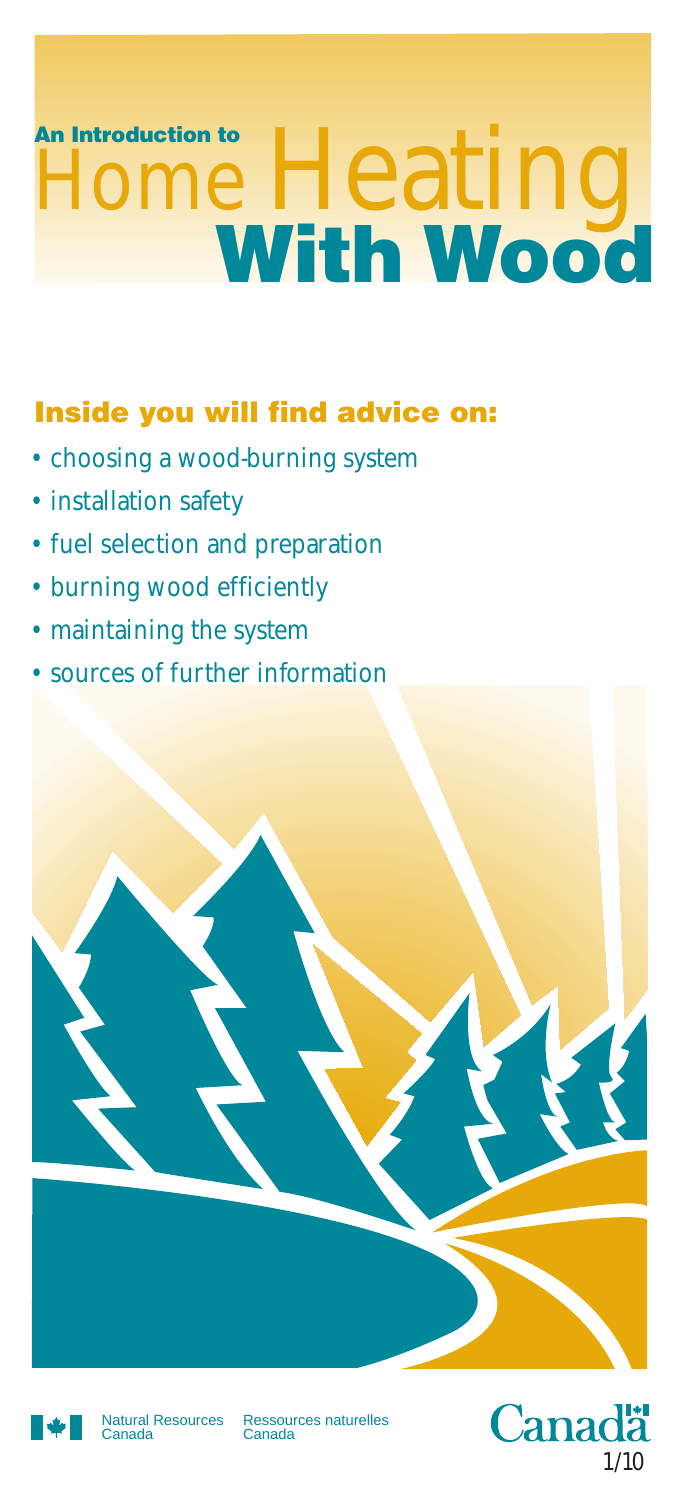There are several good reasons to heat your home with wood. While keeping your family safe and warm during the colder seasons you will also be saving money on fuel. You may require a guaranteed heat supply in the event of a power failure. You might also enjoy the sense of independence that comes from managing your own fuel supply. Or maybe you just like the warmth and beauty of a natural wood fire. Whatever your reasons are, using a wood-burning system to heat your home can be safe, effective and environmentally friendly provided that it is done properly. This guide will help you do just that.

# **Start With Good Advice**

The type of appliance and installation you choose is influenced by several factors, including your house type, size and layout, and your wood heating objectives. A good way to evaluate your options is to get advice from experienced wood heat professionals. Experienced dealers know how various systems perform, and can suggest a range of options to meet your objectives.

Whatever type of appliance you choose, look for one that is tested and certified as "clean-burning" according to the Canadian Standards Association (CSA) standard B415 or by the U.S. Environmental Protection Agency (EPA). Certified advanced appliances produce more heat from the same amount of fuel and cut smoke emissions by up to 90 percent compared to older "airtight" wood stoves. By choosing a certified clean-burning, efficient wood burner, you will save money and time on your fuel supply and do the environment a favour at the same time.

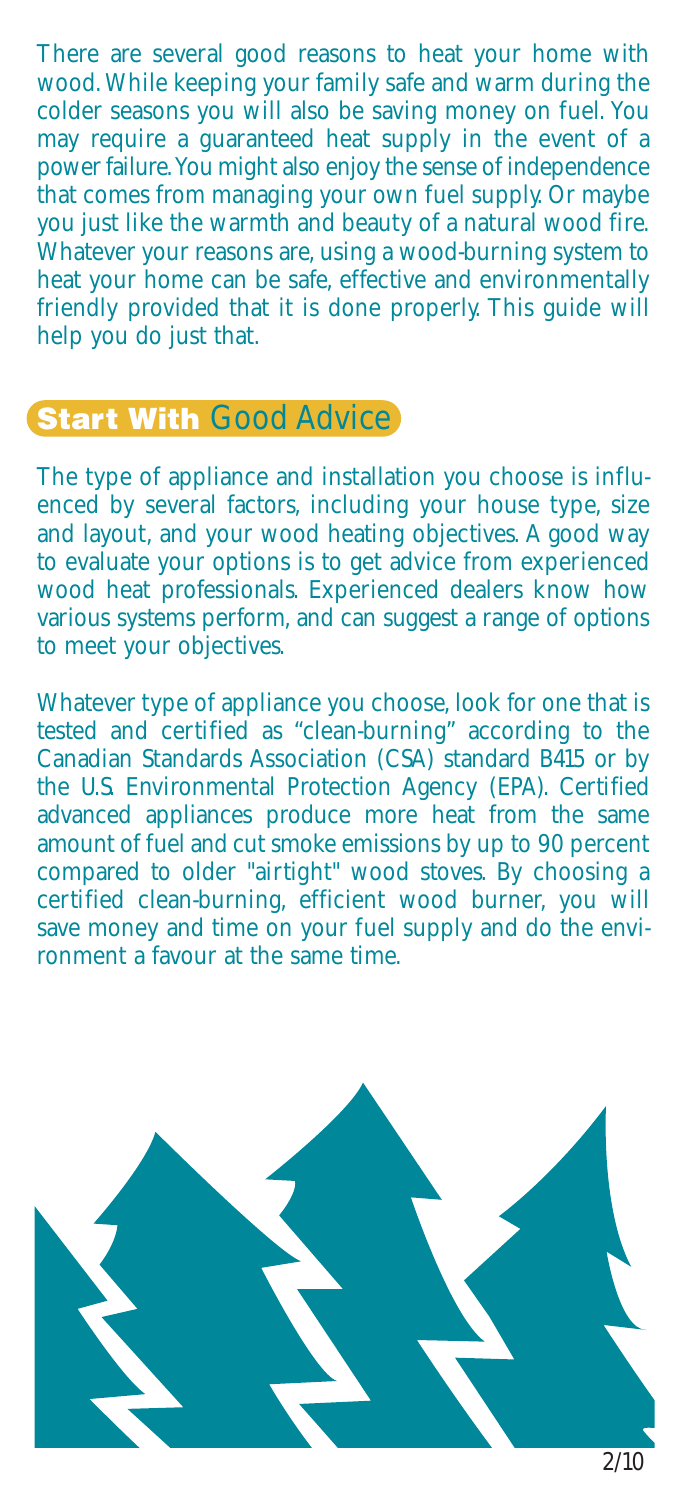## **Fireplace Inserts**

- Inserts are similar to wood stoves but are designed to fit into the firebox of an existing fireplace, transforming the fireplace into a safe, clean-burning heating system.
- Clean-burning, efficient and certified inserts, in addition to being almost as effective for home heating as freestanding wood stoves, have a more attractive flame than the original fireplace.
- A new stainless steel liner is installed within the existing chimney to safely vent the insert's exhaust outdoors.

#### **Masonry Heaters**

- Although it may appear otherwise, high-efficiency, low emission heaters built mainly of brick and/or stone have little in common with conventional masonry fireplaces.
- Only highly skilled people can design and build efficient masonry heaters.

#### **Cook Stoves**

- Cook stoves can be a practical option for people who want to cook, heat water and a room or two with wood.
- Cook stoves are not certified clean-burning and tend to operate at lower efficiencies than other wood-burning options.

#### **Furnaces or Boilers**

- A wood-burning furnace or boiler could be an option for central heating if your house is very large, but most Canadian houses can be heated effectively with a space heater or advanced technology fireplace.
- Wood-burning furnaces and boilers are mostly older designs and are not certified as "clean-burning". Their efficiency is lower than new, advanced wood stoves and they tend to have high emissions levels.
- The popularity of wood-burning furnaces and boilers has been declining for many years.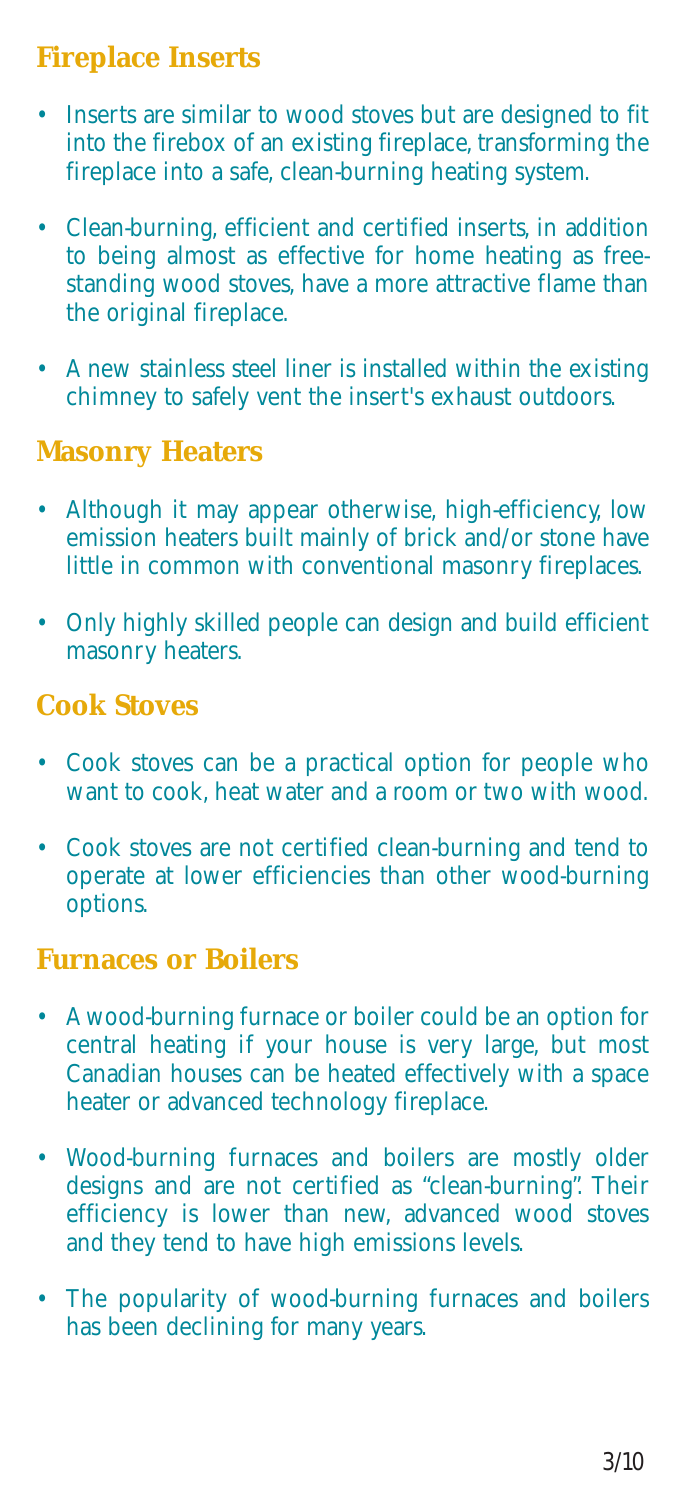# **Wood-burning** Appliance Options

#### **Wood Stove**

- The most popular type of wood-burning appliance, wood stoves are used by more than 80 percent of Canadians who heat with wood.
- A stove is a flexible option because it can be located almost anywhere in the house, provided there is room for proper clearances and a suitable location for the chimney.
- Like any space heating system, a wood stove should be installed where your family spends most of its time. Avoid installing your new stove in the basement unless you spend most of your time there.

#### **Pellet Stoves**

- The fuel for pellet stoves is compressed sawdust pellets that are fed automatically from a storage hopper into the combustion chamber.
- Pellet stoves need electricity to operate.

#### **Fireplaces**

- Nearly all wood fireplaces in existing homes are designed to be decorative only. They are highly inefficient because they consume a lot of warm room air and have no effective way of transferring heat to the house.
- A few certified clean-burning fireplaces are now available. They have heating efficiency almost equal to that of advanced wood stoves and are capable of producing an attractive flame.
- Some advanced fireplaces can serve as central heaters when ducts are connected to distribute their heat throughout the house.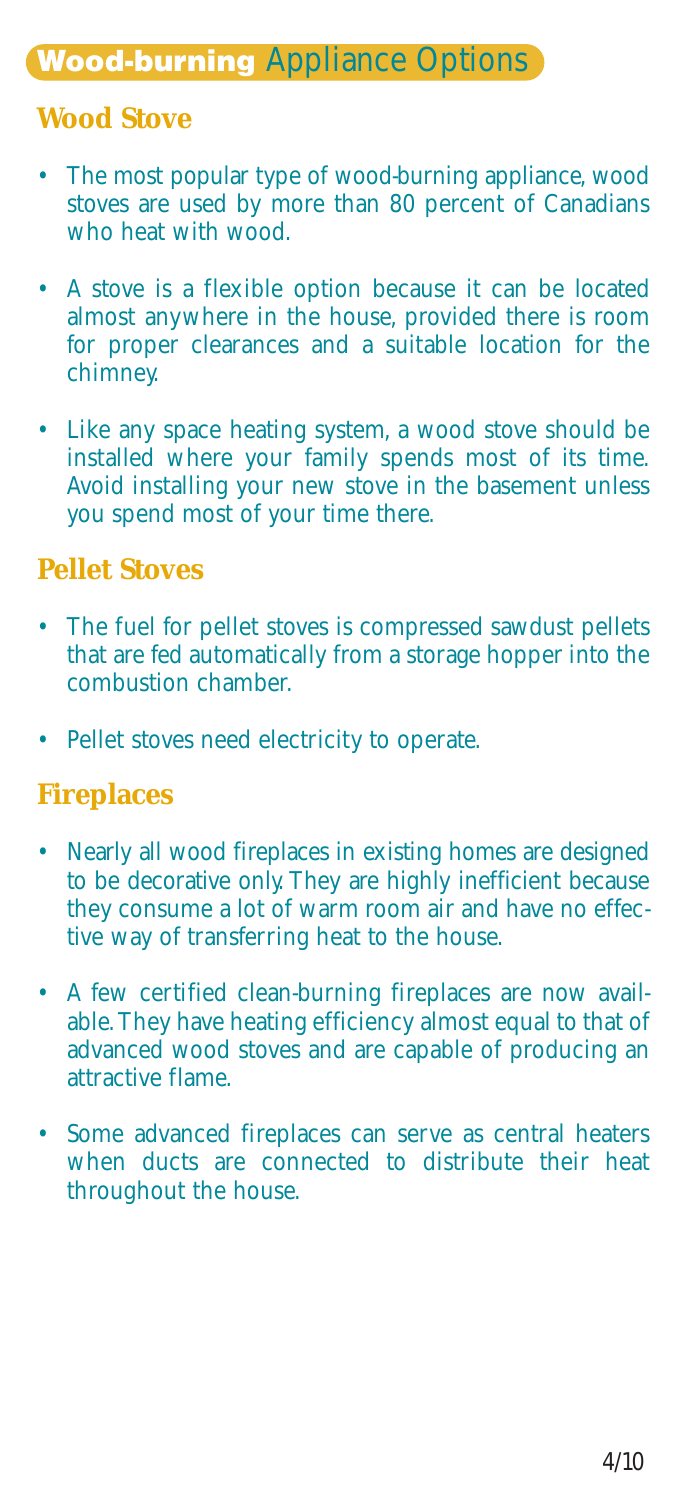## **Installation Safety**

A wood-burning system that is installed exactly according to building code rules and the manufacturer's instructions will provide safe and secure heating for years to come. Here are some suggestions to make sure your wood heating system is safe and effective.

#### **Choose a Safety-Tested Appliance**

Select a new, safety tested and labeled appliance that is the correct size for your home. If home heating is your goal, avoid used or antique appliances. Select an advanced low emissions model to minimize smoke and maximize efficiency.

#### **Building Permit**

Check with your municipal office to determine if a building permit is needed. Part of the permit process includes an inspection to confirm safe installation.

#### **Get Expert Advice**

Get advice from an experienced hearth retailer and consider having the unit professionally installed. Qualified installers are certified under the Wood Energy Technical Training Program.

#### **Follow Minimum Safety Clearances**

Confirm that there are minimum safety clearances between the appliance and combustible walls.

If clearances must be reduced, use shields that are constructed and installed exactly according to the building code or according to the instructions provided with the certified shield.

#### **Location**

Locate the appliance in a major open living area where it can "see" other parts of the house. Do not put a wood-burning appliance in a small closed room.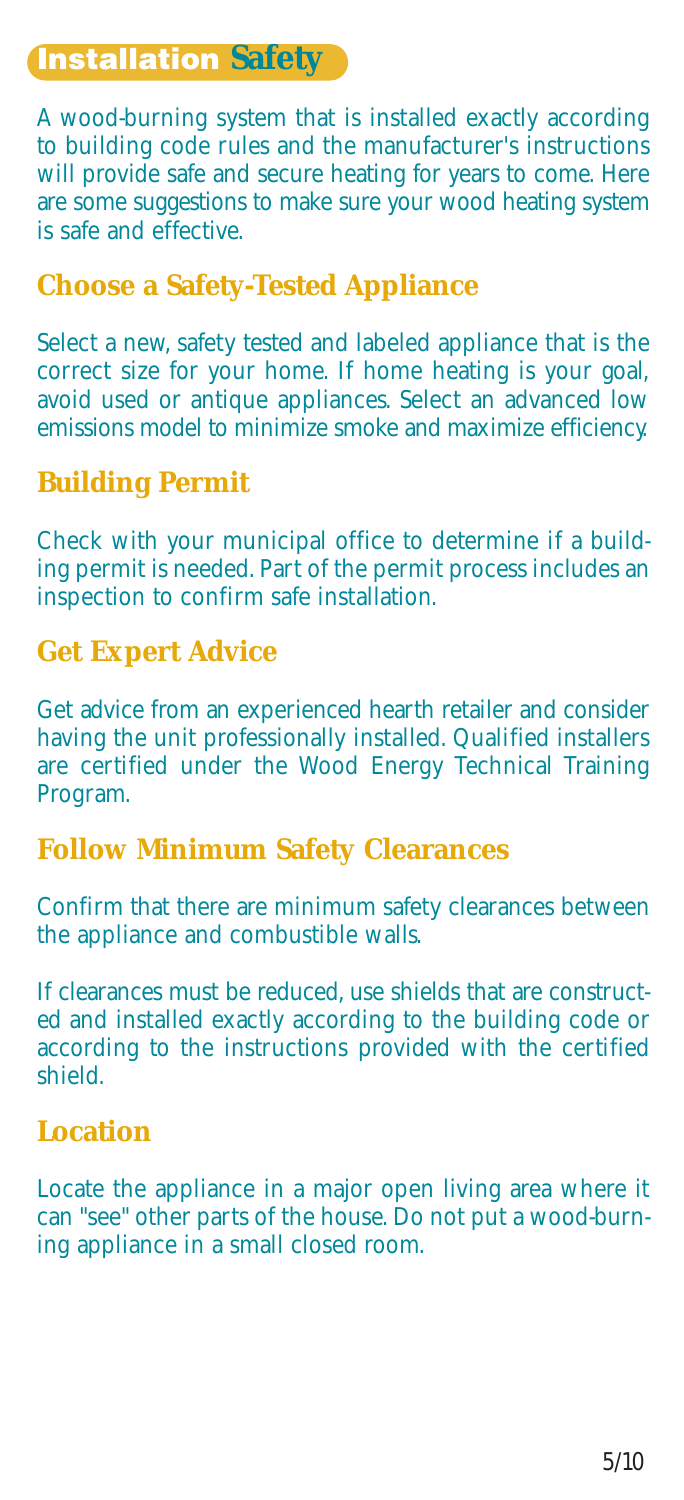#### **Install a Fire Extinguisher, Smoke and Carbon Monoxide Detectors**

Install an ABC-type fire extinguisher in the same room as the wood burner. Install a system of smoke detectors and at least one carbon monoxide detector to provide warning in case anything goes wrong.

#### **Notify Your Insurance Agency**

Advise your insurance company that you have installed a wood-burning system.

## **Chimney and Flue Pipes**

The chimney does more than just provide an outlet for exhaust gases. It also functions as the "engine" of the woodburning system by providing the draft that pulls combustion air into the firebox and draws the exhaust gases out of the system. The chimney's design, location and installation affect the performance of the whole system. Many complaints about the poor performance of wood-burning appliances are directly attributed to chimney and flue pipe problems. You should give as much attention to the selection, location and installation of the chimney and flue pipe as to the woodburning appliance itself.

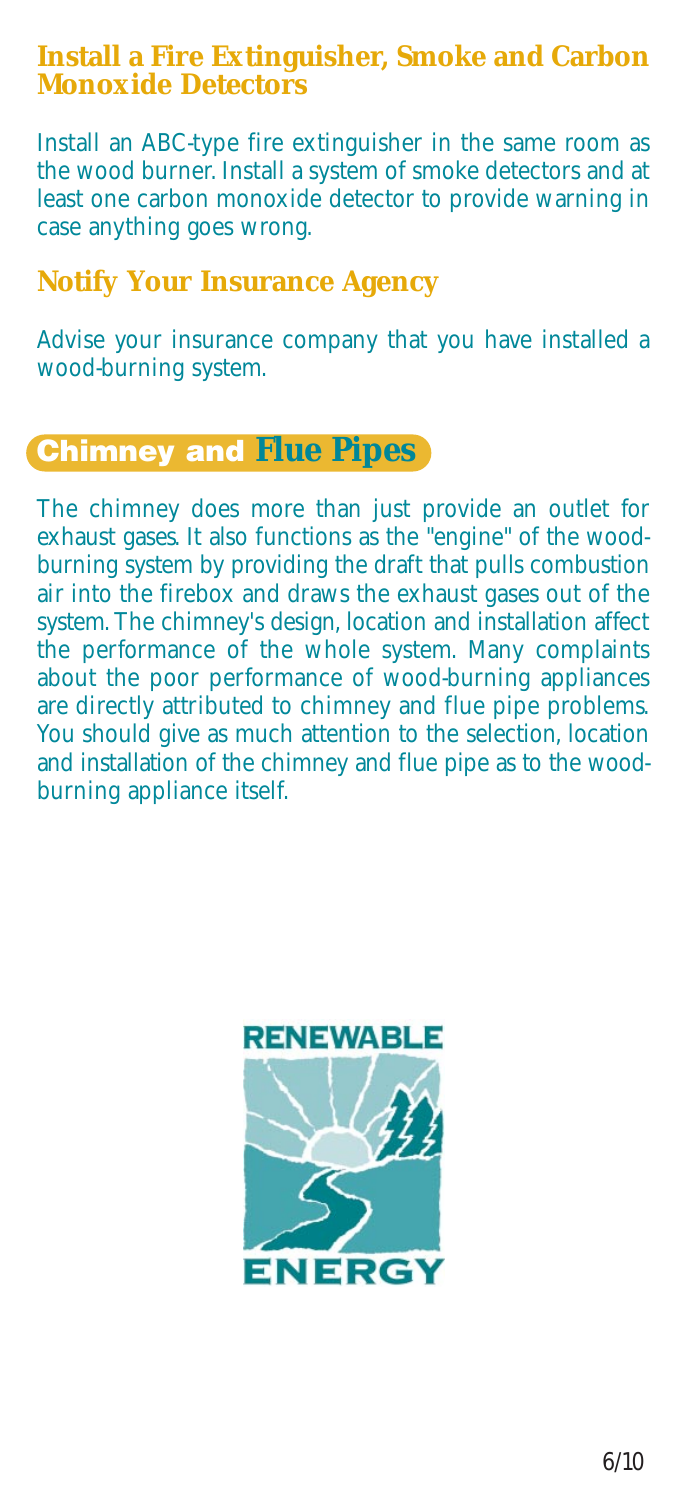Here are some practical suggestions for effective chimney and flue pipe installation:

- Most importantly, have the chimney installed *inside the house* and not on an outside wall. Outside chimneys cause serious performance problems such as smoking, odours and backdrafting that reduce the safety and enjoyment of wood-burning.
- A wood-burning appliance can be vented through a properly sized masonry chimney, through a certified 650ºC factory-built metal chimney (see your dealer for details), or through a stainless-steel lined masonry chimney.
- Masonry chimneys must conform to building code rules.
- Metal chimneys must be installed according to the manufacturer's instructions.
- The chimney flue should be the same size as the appliance flue collar outlet.
- The ideal chimney location is one that penetrates the roof near the peak; the chimney must extend at least one meter above the peak of the roof.
- The ideal flue pipe assembly runs straight up into the base of a ceiling-supported metal chimney. If this is not possible, use 45-degree flue pipe elbows instead of 90-degree elbows to minimize airflow resistance.
- Flue pipe assemblies are the weak link in many installations; single-wall pipes must be installed according to the Canadian Standards Association installation code CSA B365. Consider buying certified double-wall flue pipes to ensure good performance.
- Factory-built fireplaces may be connected only to the chimney models listed in the manufacturer's installation instructions.
- Pellet stoves do not use standard flue pipes but use a specialized type of vent. See your dealer for details.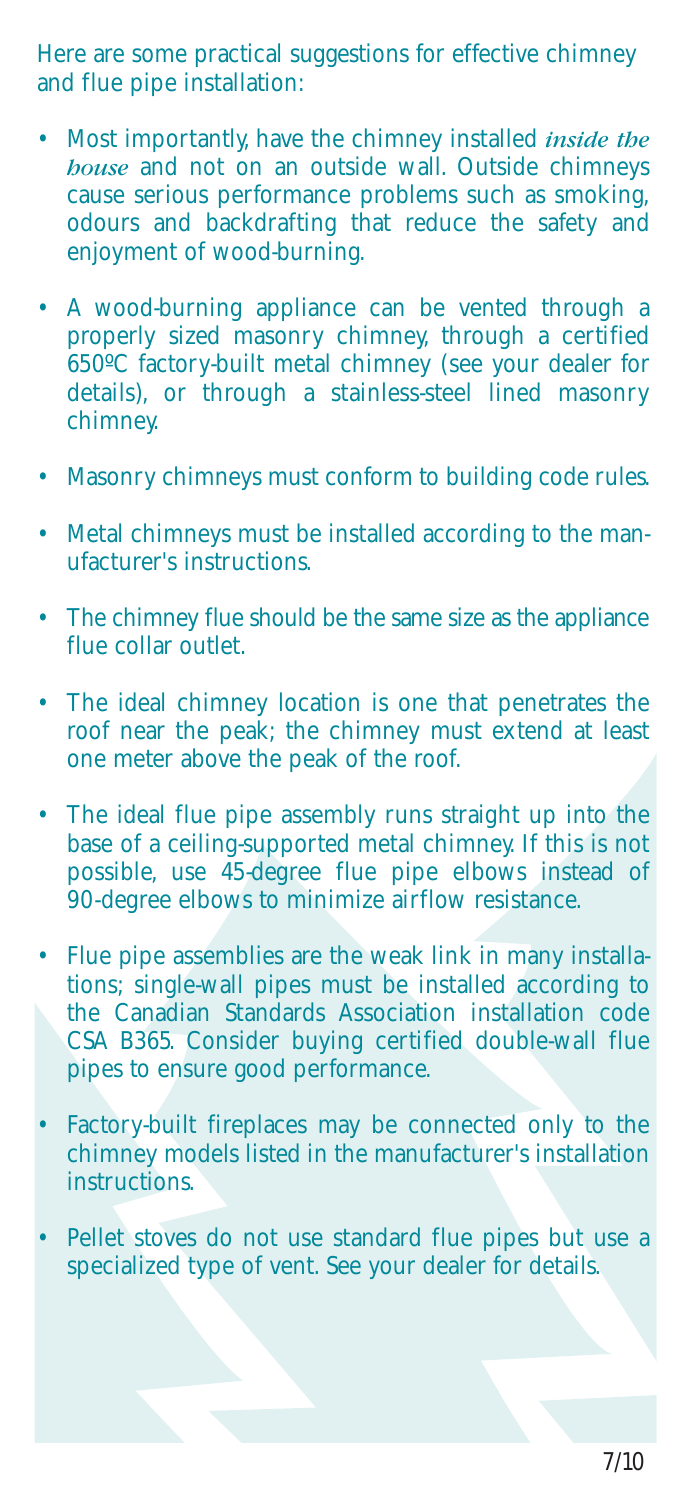# **Fuel Selection and Preparation**

Your wood-burning system cannot operate safely or efficiently on poor quality fuel. Here are suggestions for maintaining a good fuel supply:

- To be ready for burning in the fall, firewood should be fully processed in the spring, i.e., cut to length, split to the right size for the appliance and stacked under cover.
- Firewood size and moisture content are more important than the kind of wood.
- Split wood burns better than whole logs.
- A range of pieces from 75 mm to 150 mm (3 to 6 inches) at the largest cross-section is desirable.
- Do not burn painted or treated wood, saltwater driftwood or any garbage in your appliance.
- Never store unseasoned firewood in your basement; the extra moisture could support the growth of unhealthy molds.
- Pellet fuel should be handled as little as possible and stored in a dry location. It should not be stored directly on a concrete floor.

### **Burning Wood Efficiently**

When it comes to heating with wood, you are in control. Your system's safety, efficiency and the amount of smoke it produces are in your hands. Here are some tips to get the best performance from your wood-burning system:

- If the owner's manual for your appliance has specialized operating instructions, refer to them often as you become accustomed to the new system. If only general information is provided, ask your dealer for advice.
- Never let a fire smoulder; the wood should be flaming until it is reduced to charcoal.
- You should not see dense smoke coming from your chimney except when a fire is first lit or for a few minutes after refueling.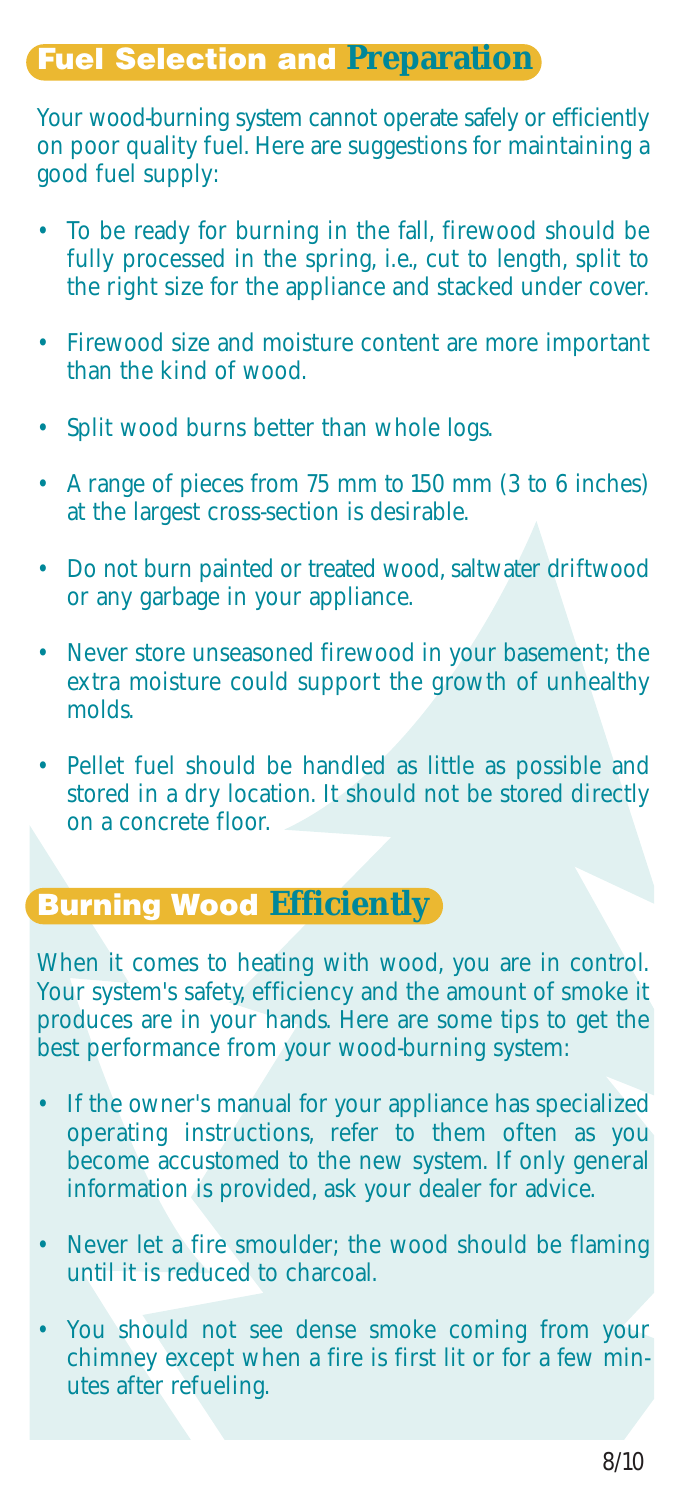- In milder weather, build small hot fires to take the chill off. Do not fill up the firebox and then turn the air control down to produce a smouldering fire.
- A stable fire is always made up of at least three pieces of wood.
- When making small hot fires, use smaller pieces rather than fewer pieces per load.
- Each new load of wood should be burned hot until the pieces warm up and a layer of charcoal forms on them.
- The glass doors on modern wood stoves and fireplaces are designed to stay clear; dark stains are a sign of smouldering caused by slow burning or poor fuel.
- You should not smell wood smoke inside your house. If your system smokes or smells, contact a certified professional to identify and fix the problem.

The most effective way to reduce smoke emissions and boost efficiency is to upgrade your wood heating system to an advanced certified low emissions appliance. This one step can reduce your smoke emissions by as much as 90 percent, and reduce your consumption of wood by as much as one-third.

# **Maintaining the System**

An effective wood heating system is a large investment and, if maintained properly, can provide many years of reliable service and enjoyment. Here are suggestions for maintaining your wood heating system:

- Every month, check the chimney and flue pipe for creosote accumulation and clean if necessary. This is particularly important in the first year as you learn to use the system.
- Every year, have the entire chimney and flue pipe system checked from top to bottom for corrosion, loose roof flashings, deteriorating bricks and mortar, loose fasteners, etc.
- After the heating season, clean out the appliance thoroughly, including all heat exchange passages. Check gaskets and replace any that are hard or frayed. Check door latches, hinges and the system's operating controls for proper operation and lubricate them.